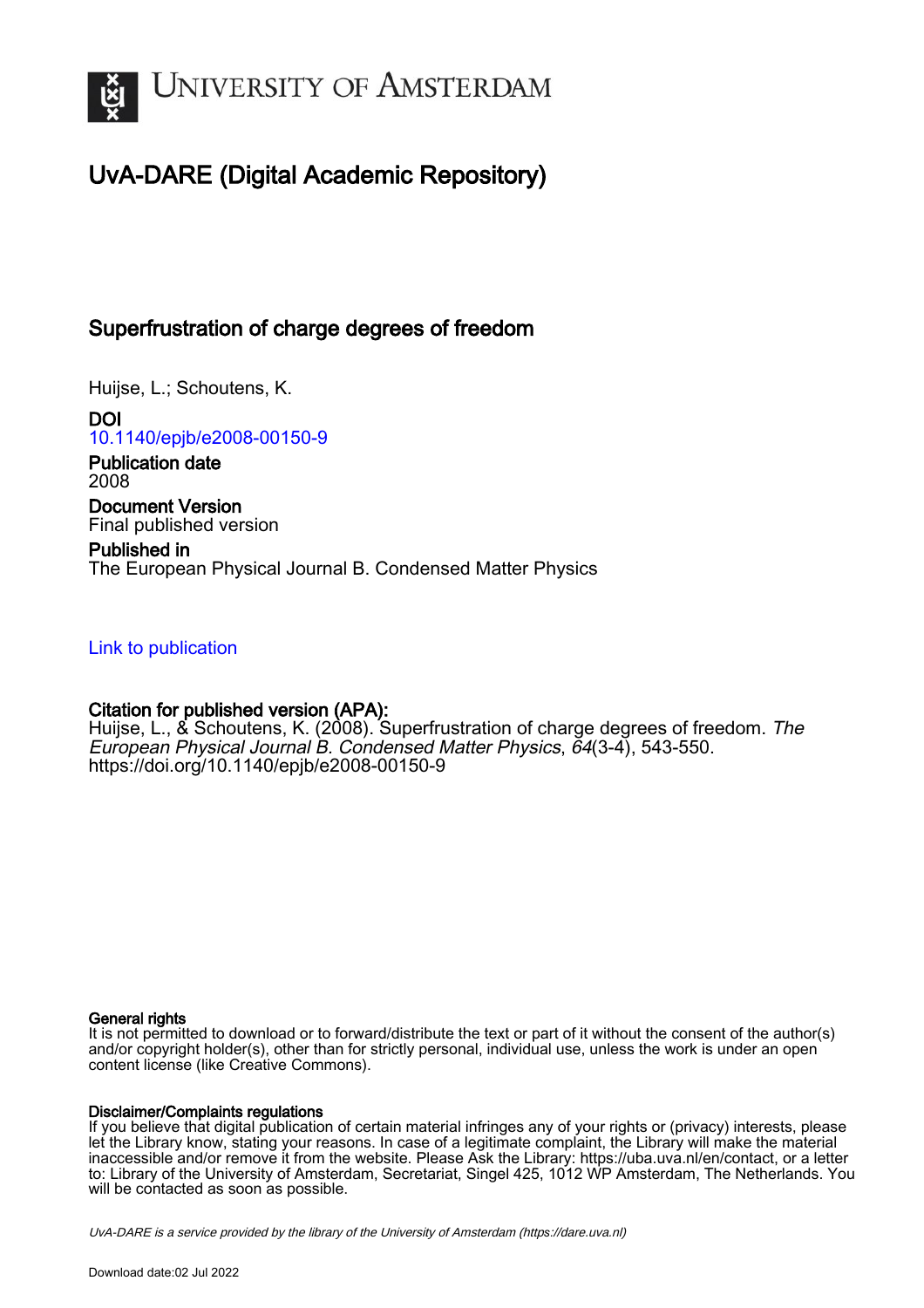# **Superfrustration of charge degrees of freedom**

L. Huijse<sup>a</sup> and K. Schoutens<sup>b</sup>

Institute for Theoretical Physics, University of Amsterdam, Valckenierstraat 65, 1018 XE Amsterdam, the Netherlands

Received 5 September 2007 Published online 11 April 2008 –  $\odot$  EDP Sciences, Società Italiana di Fisica, Springer-Verlag 2008

**Abstract.** We review recent results, obtained with P. Fendley, on frustration of quantum charges in lattice models for itinerant fermions with strong repulsive interactions. A judicious tuning of kinetic and interaction terms leads to models possessing supersymmetry. In such models frustration takes the form of what we call superfrustration: an extensive degeneracy of supersymmetric ground states. We present a gallery of examples of superfrustration on a variety of 2D lattices.

**PACS.** 05.30.-d Quantum statistical mechanics – 11.30.Pb Supersymmetry – 71.27.+a Strongly correlated electron systems; heavy fermions

## **1 Introduction**

When charged particles, with repulsive interactions, are placed on a lattice one expects **geometric frustration**: depending on the lattice and the number of particles, there can be many configurations that realize the lowest possible interaction energy. Well-studied examples are charges on the triangular and checkerboard lattices (see [\[1\]](#page-8-0) for some early references). In general, including kinetic terms for the quantum charges lifts the degeneracies. Depending on details, this may give rise to novel phases of quantum matter with remarkable physical properties [\[2](#page-8-1)]. The theoretical tools for studying these systems are limited: one typically relies on a strong coupling expansions and on numerics.

Recent work by P. Fendley and one of the authors [\[3\]](#page-8-2) has uncovered models for strongly interacting itinerant fermions which display a strong form of quantum charge frustration, which we call **superfrustration**. These models (defined on 2D or 3D lattices) have a large, exact ground state degeneracy in the presence of kinetic terms. Superfrustration thus arises due to a subtle interplay between kinetic terms and strong repulsive interactions.

The term 'superfrustration' has its origin in a key property used to identify the models and to study their properties, which is **supersymmetry**. Quite remarkably, the notion of supersymmetry, which was developed in the context of high energy physics, turns out to be a powerful tool in the analysis of strongly correlated itinerant fermions. This was first recognized in the context of 1D models [\[4](#page-8-3)[,5\]](#page-8-4). The extension to 2D and 3D then led to the discovery of the phenomenon of superfrustration.

In this review, we shall first explain (Sect. [2\)](#page-1-0) how supersymmetry is put to work in lattice models of correlated fermions. We introduce some basic tools, such as the Witten index, make a connection to cohomology theory and discuss a model on a 1D chain. We then move to models on 2D lattices (Sect. [3\)](#page-4-0), where we present a heuristic geometric intuition (3-rule) and discuss the methods employed in the analysis. In Section [4](#page-5-0) we present a gallery of examples, each chosen such as to illuminate specific aspects and features. They firmly establish the notion of superfrustration in its various guises. We close (Sect. [5\)](#page-8-5) with some thoughts about the nature of the various ground states and quantum phases, in particular in relation to quantum criticality.

### <span id="page-1-0"></span>**2 Supersymmetry**

#### **2.1 Basic algebra and Hamiltonian**

In quantum mechanics, supersymmetric theories are characterized by a positive definite energy spectrum and a twofold degeneracy of each non-zero energy level. The two states with the same energy are called superpartners and are related by the nilpotent supercharge operator. Let us consider an  $\mathcal{N} = 2$  supersymmetric theory, defined by two nilpotent supercharges  $Q$  and  $Q^{\dagger}$  [\[6\]](#page-8-6),

$$
Q^2 = (Q^{\dagger})^2 = 0
$$

and the Hamiltonian given by

$$
H = \{Q^{\dagger}, Q\}.
$$

From this definition it follows directly that  $H$  is positive definite:

$$
\langle \psi | H | \psi \rangle = \langle \psi | (Q^{\dagger} Q + Q Q^{\dagger}) | \psi \rangle
$$
  
= 
$$
|Q | \psi \rangle |^2 + |Q^{\dagger} | \psi \rangle |^2 \ge 0.
$$

e-mail: lhuijse@science.uva.nl

<sup>b</sup> e-mail: kjs@science.uva.nl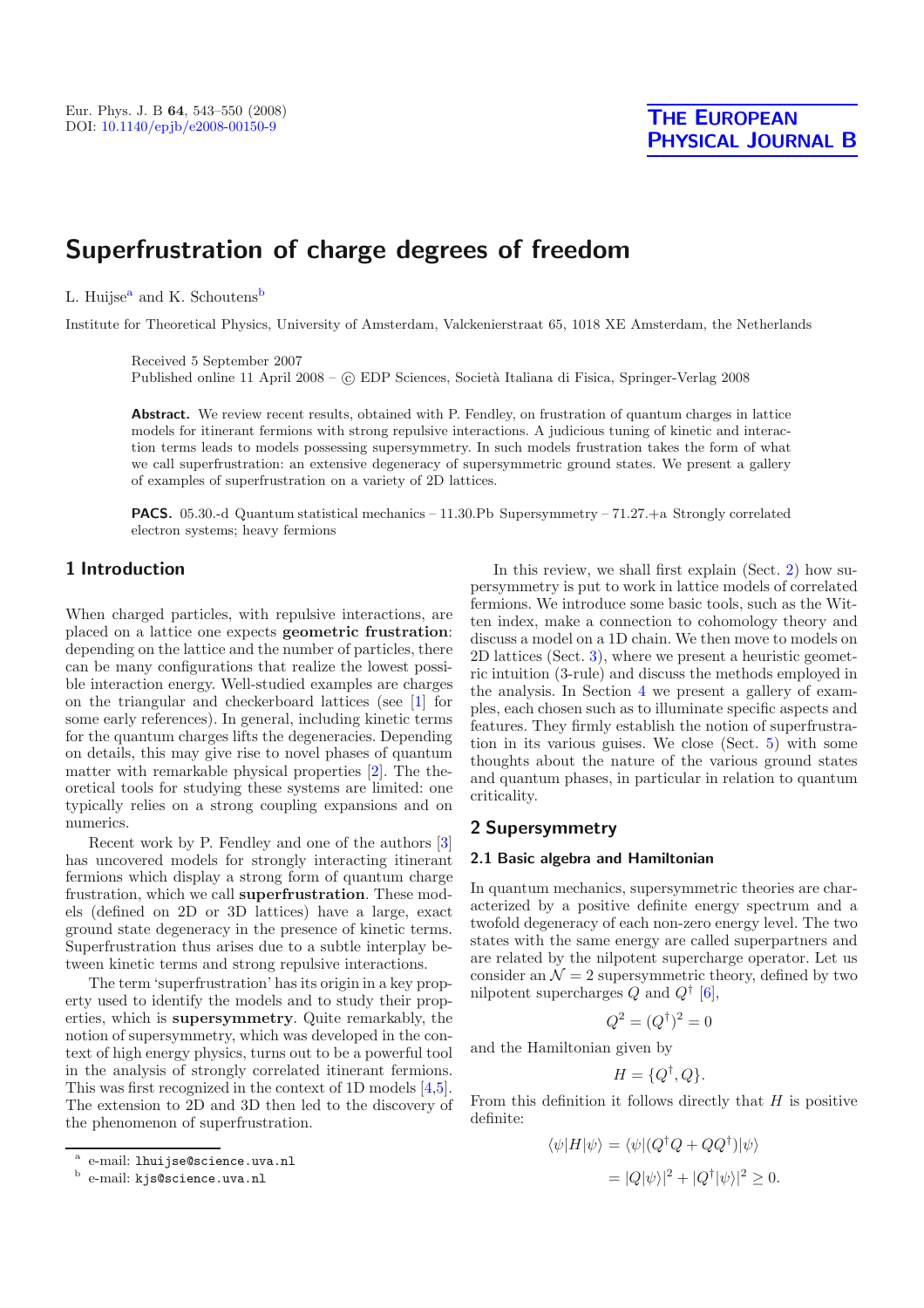Furthermore, both  $Q$  and  $Q^{\dagger}$  commute with the Hamiltonian, which gives rise to the twofold degeneracy in the energy spectrum. In other words, all eigenstates with an energy  $E_s > 0$  form doublet representations of the supersymmetry algebra. A doublet consists of two states  $|s\rangle, Q|s\rangle$ , such that  $Q^{\dagger}|s\rangle = 0$ . Finally, all states with zero energy must be singlets:  $Q|g\rangle = Q^{\dagger}|g\rangle = 0$  and conversely, all singlets must be zero energy states [\[6](#page-8-6)]. In addition to supersymmetry our models also have a fermion-number symmetry generated by the operator  $F$  with

$$
[F,Q^{\dagger}]=-Q^{\dagger}
$$
 and  $[F,Q]=Q$ .

Consequently, F commutes with the Hamiltonian.

The supersymmetric theories that we discuss in this paper describe fermionic particles. One might expect that, in order to be supersymmetric, these theories would need bosonic particles as well but this is not the case. The crux is that the quantum states in these theories come in two types: bosonic states, having an even number  $f$  of fermionic particles, and fermionic states with f odd. From the commutators of  $F$  with the supercharges, one finds that Q and  $Q^{\dagger}$  change f by plus or minus one one unit, so that the supercharges map bosonic states to fermionic states and vice versa.

We now make things concrete and define supersymmetric models for spin-less fermions on a lattice or graph with  $L$  sites in any dimension, following  $[4]$  $[4]$ . The operator that creates a fermion on site i is written as  $c_i^{\dagger}$  with  ${c_i^{\dagger}, c_j} = \delta_{ij}$ . A simple choice for the first supercharge would be  $Q = \sum_i c_i^{\dagger}$ , where the sum is over all lattice sites. This leads to a trivial Hamiltonian:  $H = L$ , where L is the number of lattice sites. To obtain a non-trivial Hamiltonian, we dress the fermion with a projection operator:  $P_{\langle i \rangle} = \prod_{j \text{ next to } i} (1 - c_j^{\dagger} c_j)$ , which requires all sites adjacent to site *i* to be empty. With  $Q = \sum c_i^{\dagger} P_{\langle i \rangle}$ and  $Q^{\dagger} = \sum_i c_i P_{\langle i \rangle}$ , the Hamiltonian of these hard-core fermions reads

$$
H = \{Q^{\dagger}, Q\} = \sum_{i} \sum_{j \text{ next to } i} P_{\langle i \rangle} c_i^{\dagger} c_j P_{\langle j \rangle} + \sum_{i} P_{\langle i \rangle}.
$$

The first term is just a nearest neighbor hopping term for hard-core fermions, the second term contains a nextnearest neighbor repulsion, a chemical potential and a constant. The details of the latter terms will depend on the lattice we choose.

Note that all the parameters in the Hamiltonian (the hopping t, the nearest neighbor repulsion  $V_1$ , the nextnearest neighbor repulsion  $V_2$  and the chemical potential  $\mu$ ) are fixed by the choice of the supercharges and the requirement of supersymmetry and eventually the lattice.

#### **2.2 Witten index**

We have already discussed how supersymmetry gives rise to certain properties of the spectrum of the system, such as positivity of the energies and pairing of the excited states. An important issue is whether or not supersymmetric ground states at zero energy occur. For this one considers the Witten index

$$
W = \text{tr}\left[(-1)^F e^{-\beta H}\right].\tag{1}
$$

Remember that all excited states come in doublets with the same energy and differing in their fermion-number by one. This means that in the trace all contributions of excited states will cancel pairwise, and that the only states contributing are the zero energy ground states. We can thus evaluate W in the limit of  $\beta \to 0$ , where all states contribute  $(-1)^F$ . It also follows that  $|W|$  is a lower bound to the number of zero energy ground states.

#### **2.3 Example: 6-site chain**

Let us consider as an example of all the above, the chain of six sites with periodic boundary conditions. The first thing we note is that the Hamiltonian for an L-site chain with periodic boundary conditions can be rewritten in the following form:

$$
H = H_{\rm kin} + H_{\rm pot},\tag{2}
$$

<span id="page-2-0"></span>where

$$
H_{\text{kin}} = \sum_{i=1}^{L} \left[ P_{i-1} \left( c_i^{\dagger} c_{i+1} + c_{i+1}^{\dagger} c_i \right) P_{i+2} \right],
$$
  
\n
$$
H_{\text{pot}} = \sum_{i=1}^{L} P_{i-1} P_{i+1}
$$
  
\n
$$
= \sum_{i=1}^{L} \left[ 1 - 2n_i + n_i n_{i+2} \right]
$$
  
\n
$$
= \sum_{i=1}^{L} (n_i n_{i+2}) + L - 2F.
$$

Here  $P_i = 1 - n_i$ ,  $n_i = c_i^{\dagger} c_i$  is the usual number operator and  $F = \sum_i n_i$  is the total number of fermions. (We shall denote eigenvalues of this operator by  $f$  and write the fermion density or filling fraction as  $\nu = f/L$ .) The form of the Hamiltonian makes clear that the hopping parameter  $t$  is tuned to be equal to the next-nearest neighbor repulsion  $V_2$ , which is tuned to unity. The nearest neighbor repulsion  $V_1$  is by definition infinite and the chemical potential  $\mu$  is 2. Finally, there is a constant contribution  $L$  to the Hamiltonian. Note that the second term in the Hamiltonian  $H_{\text{pot}}$  suggests that the energy is minimized when the hard-core fermions are three sites apart.

Let us consider the possible configurations of the 6 site chain. In addition to the empty state, there are six configurations with one fermion, nine with two fermions and two with three fermions (see Fig. [1\)](#page-3-0). Because of the hard-core character of the fermions, half-filling is the maximal density. Clearly, the operator  $Q$  gives zero on these maximally filled states. On the other hand,  $Q^{\dagger}$  acts nontrivially on these states, so two of the nine states with two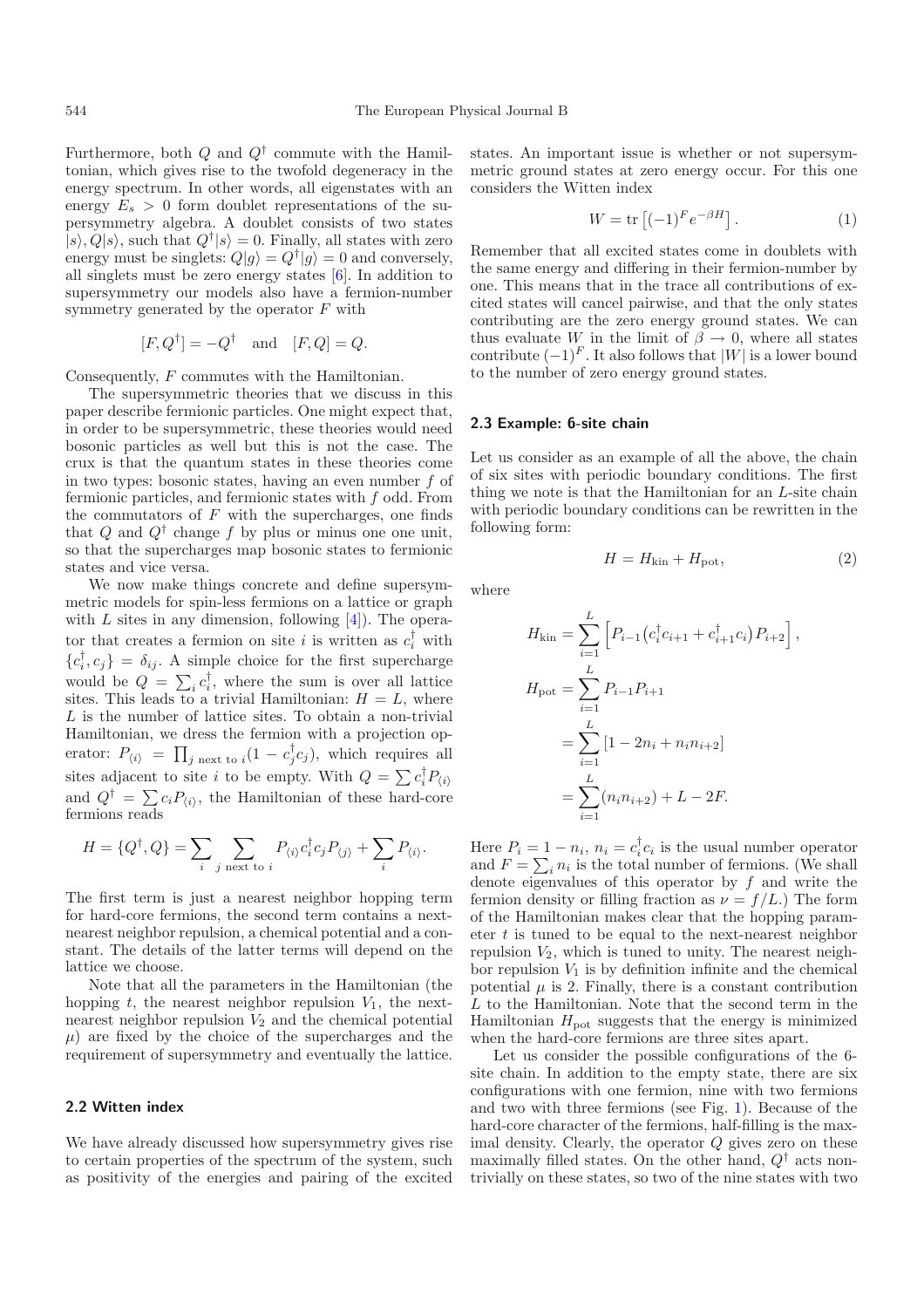<span id="page-3-0"></span>

**Fig. 1.** Configurations and spectrum of the 6-site chain.

fermions are superpartners of the maximally filled states. The empty state  $|0\rangle$  has an energy  $E = 6$  and  $Q^{\dagger} |0\rangle = 0$ , whereas  $Q|0\rangle = \sum_i c_i^{\dagger} |0\rangle$ , so  $(|0\rangle, Q|0\rangle)$  make up a doublet. The other five states with one fermion are annihilated by  $Q^{\dagger}$  and  $Q$  acts non-trivially on them, so they form supersymmetry doublets with five two-fermion-states. At this point, seven of the nine two-fermion-states are paired up in doublets, either with one- or three-fermion-states. The remaining two states cannot be part of a doublet, which implies that they must be singlet states and thus have zero energy. So we find that the 6-site chain has a twofold degenerate zero energy ground state at filling  $\nu = f/L = 1/3$ . The full spectrum of the 6-site chain is shown in Figure [1.](#page-3-0)

We observe that the ground state filling fraction of  $1/3$ agrees with the expectation that fermions tend to be three sites apart. This geometric rule suggests three possible ground states; in the full quantum theory two are realized as zero-energy states. Note that the actual ground state wavefunctions are superpositions of many different configurations. With a bit more work one can show that the ground states have eigenvalues  $\exp(\pm \pi i/3)$  under translation by one site.

Now let us compute the Witten index for this example. Remember that for a supersymmetric theory it simply reads

$$
W = \operatorname{tr}(-1)^F.
$$

Note that we can take any basis of states we like to compute the trace. Above we have specified a basis by considering all the possible configurations of up to three fermions on the chain. It immediately gives  $W = 1 - 6 + 9 - 2 = 2$ in agreement with the existence of the two ground states that we found.

We close this section with two comments. First, we stress that the extremely simple computation of W alone guarantees the existence of at least two ground states at zero energy. Similar results are easily established for much larger systems, where a direct evaluation of the ground state energies is way out of reach, showing the power of supersymmetry. Second, we observe that here the Witten index is exactly equal to the number of ground states. We will encounter examples where ground states exist at more than one fermion number  $f$ , leading to cancellations

in the Witten index so that  $|W|$  is strictly smaller than the number of ground states.

#### **2.4 Cohomology**

Supersymmetry supplies us with another tool, besides the Witten index, to study the ground states of the fermion models. This so-called cohomology method is more involved but it reveals more information about the ground state structure, in that it specifies the number of ground states for given fermion number f.

The key ingredient is the fact that ground states are singlets, they are annihilated both by Q and  $Q^{\dagger}$ . This means that a ground state  $|g\rangle$  is in the kernel of Q:  $Q|g\rangle = 0$ . Such a ground state is not in the image of Q, because if we could write  $|g\rangle = Q|f\rangle$ , then  $(|f\rangle, |g\rangle)$ , would be a doublet. Equivalently, we can say that a ground state is closed but not exact. So the ground states span a subspace  $H_Q$  of the Hilbert space  $H$  of states, such that  $H_Q = \ker Q/\text{Im } Q$ . This is precisely the definition of the cohomology of Q. So the ground states of a supersymmetric theory are in one-to-one correspondence with the cohomology of Q. Two states  $|s_1\rangle$  and  $|s_2\rangle$  are said to be in the same cohomology-class if  $|s_1\rangle = |s_2\rangle + Q|s_3\rangle$  for some state  $|s_3\rangle$ . Since a ground state is annihilated by both Q and  $Q^{\dagger}$ , different (i.e. linearly independent) ground states must be in different cohomology-classes of Q. Finally, the number of independent ground states is precisely the dimension of the cohomology of Q and the fermion-number of a ground state is the same as that of the corresponding cohomology-class.

There are several techniques to compute the cohomology, which we shall illustrate by working out examples in the following sections.

#### **2.5 Example: 1D chains**

In previous work  $[3-5,7]$  $[3-5,7]$  $[3-5,7]$  the supersymmetric model on the chain was studied extensively. We will summarize some of the results, but mostly use this case to illustrate the power of the tools we have developed in the previous sections. Let us first compute the Witten index. In the example of the 6-site chain we saw that the Witten index can be computed by simply summing over all possible configurations with the appropriate sign. However, because of the hardcore character of the fermions this is not a trivial problem for larger sizes. Here we shall exploit a much more elegant method, which will turn out very useful when we extend our model to more complex lattices. This method consists of the following steps: first divide the lattice into two sublattices  $S_1$  and  $S_2$ . Then fix the configuration on  $S_1$  and sum  $(-1)^F$  for the configurations on  $S_2$ . Finally, sum the results over the configurations of  $S_1$ . Of course the trick is to make a smart choice for the sublattices. For the periodic chain with  $L = 3j$  sites, we take  $S_2$  to be every third site. All the sites on  $S_2$  are disconnected and thus every site can be either empty or occupied given that its neighboring sites on  $S_1$  are empty. This means that the sum of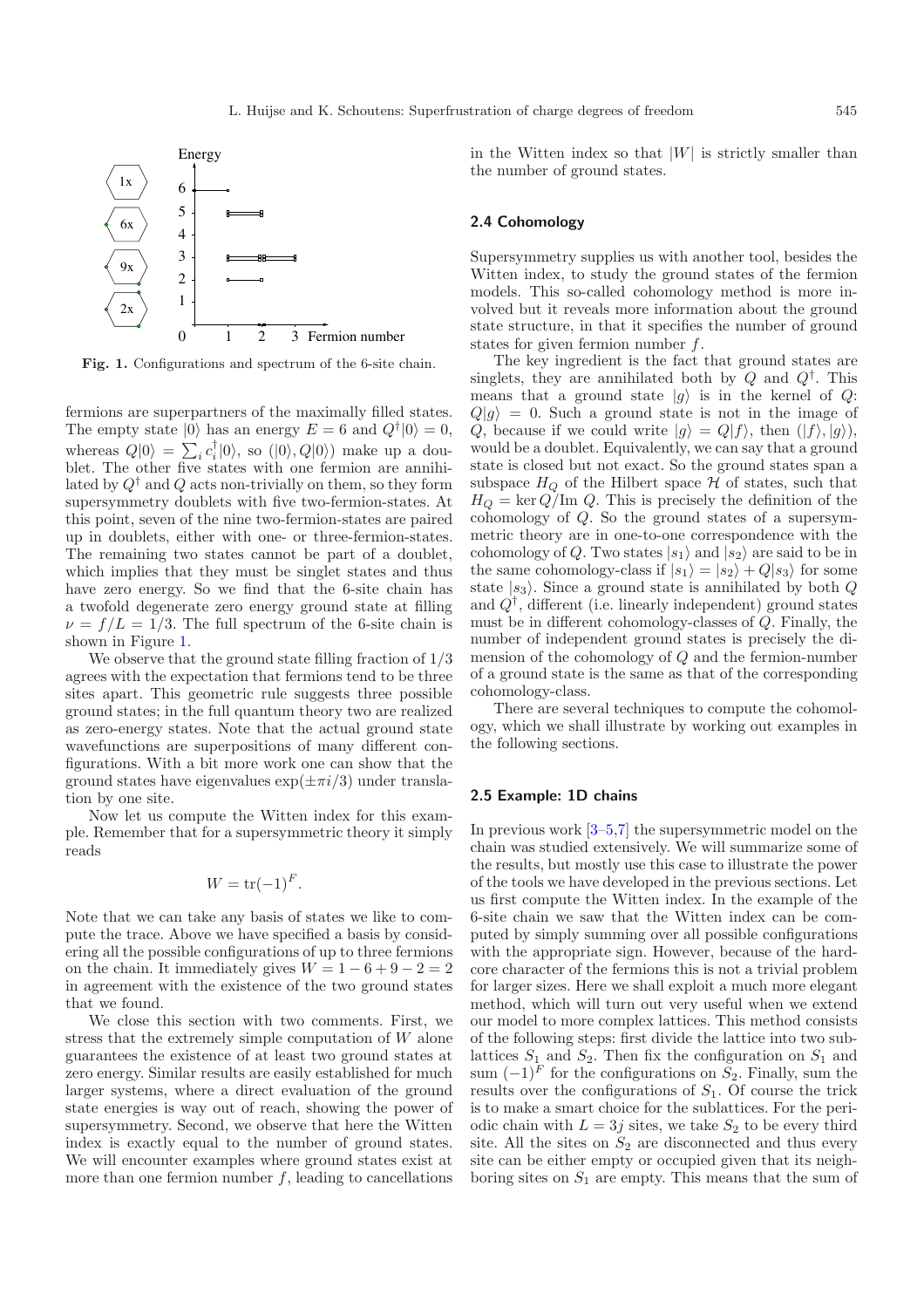$(-1)^F$  for the configurations on  $S_2$  vanishes as soon as at least one site on  $S_2$  can be both empty and occupied. Consequently, the only non-zero contribution comes from the configurations such that at least one of the adjacent sites on  $S_1$  is occupied. There are only two such configurations:

$$
|\alpha\rangle \equiv \cdots \bullet \Box \circ \bullet \Box \circ \bullet \Box \circ \bullet \Box \circ \bullet \Box \circ \bullet \Box \circ \bullet \Box \circ \ldots
$$

$$
|\gamma\rangle \equiv \cdots \circ \Box \bullet \circ \Box \bullet \circ \Box \bullet \circ \Box \bullet \circ \Box \bullet \circ \Box \bullet \circ \Box \bullet \ldots \quad (3)
$$

where the square represents an empty site on  $S_2$ . The final step is to sum  $(-1)^F$  for these two configurations, and since both configurations have  $f = L/3 = j$ , we find that the Witten index is  $W = 2(-1)^j$ . Note that this agrees with the result we obtained for the 6-site chain.

To find the exact number of ground states we compute the cohomology by using a *spectral sequence*. A useful theorem is the 'tic-tac-toe' lemma of [\[8\]](#page-8-8). This says that under certain conditions, the cohomology  $H_Q$  for  $Q = Q_1 + Q_2$  is the same as the cohomology of  $Q_1$  acting on the cohomology of  $Q_2$ . In an equation,  $H_Q = H_{Q_1}(H_{Q_2}) \equiv H_{12}$ , where  $Q_1$  and  $Q_2$  act on different sublattices  $S_1$  and  $S_2$ . We find  $H_{12}$  by first fixing the configuration on all sites of the sublattice  $S_1$ , and computing the cohomology  $H_{Q_2}$ . Then one computes the cohomology of  $Q_1$ , acting not on the full space of states, but only on the classes in  $H_{Q_2}$ . A sufficient condition for the lemma to hold is that all non-trivial elements of  $H_{12}$  have the same  $f_2$  (the fermion-number on  $S_2$ ). For the periodic chain with  $L = 3j$  we choose the sublattice as before. Now consider a single site on  $S_2$ . If both of the adjacent  $S_1$  sites are empty,  $H_{Q_2}$  is trivial:  $Q_2$ acting on the empty site does not vanish, while the filled site is  $Q_2$  acting on the empty site. Thus  $H_{Q_2}$  is non-trivial only when every site on  $S_2$  is forced to be empty by being adjacent to an occupied site. The elements of  $H_{Q_2}$  are just the two states  $|\alpha\rangle$  and  $|\gamma\rangle$  pictured above in equation [\(3\)](#page-2-0). Both states  $|\alpha\rangle$  and  $|\gamma\rangle$  belong to  $H_{12}$ : they are closed because  $Q_1|\alpha\rangle = Q_1|\gamma\rangle = 0$ , and not exact because there are no elements of  $H_{Q_2}$  with  $f_1 = f - 1$ . By the tic-tac-toe lemma, there must be precisely two different cohomology classes in  $H_Q$ , and therefore exactly two ground states with  $f = L/3$ . Applying the same arguments to the periodic chain with  $3f \pm 1$  sites and to the open chain yields in all cases exactly one  $E = 0$  ground state, except in open chains with  $3f + 1$  sites, where there are none [\[5\]](#page-8-4).

The supersymmetric model on the chain can be solved exactly through a Bethe Ansatz [\[4](#page-8-3)]. In the continuum limit one can derive the thermodynamic Bethe ansatz equations. The model has the same thermodynamic equations as the XXZ chain at  $\Delta = -1/2$ , so the two models coincide (the mapping can be found in [\[5\]](#page-8-4)). The continuum limit of the XXZ chain is described by the massless Thirring model [\[9\]](#page-8-9), or equivalently a free massless boson  $\Phi$  with action [\[10\]](#page-8-10)

$$
S = \frac{g}{\pi} \int dx dt \, \left[ (\partial_t \Phi)^2 - (\partial_x \Phi)^2 \right].
$$

The continuum limit of the  $\Delta = -1/2$  model has  $g = 2/3$ ; this is the simplest field theory with  $\mathcal{N} = (2, 2)$  superconformal symmetry  $[10]$ . The  $(2, 2)$  means that there are two

left and two right-moving supersymmetries: in the continuum limit the fermion decomposes into left- and rightmoving components over the Fermi sea. So the system is critical and in the continuum limit it is described by a superconformal field theory.

A final note we would like to make here, is that the supersymmetric model on the chain recently emerged in a special limit of a large- $N$  supersymmetric matrix model [\[11](#page-8-11)]. This is yet another interesting connection, worthy of further investigation.

#### <span id="page-4-0"></span>**3 Beyond 1D: heuristics and methodology**

We have seen that in the one dimensional case the Hamiltonian favors a configuration where the hard-core fermions sit three sites apart on average. This heuristic picture can be extended beyond 1D. For convenience we restate the Hamiltonian in its general form

$$
H = \sum_{i} \sum_{j \text{ next to } i} P_{\langle i \rangle} c_i^{\dagger} c_j P_{\langle j \rangle} + \sum_{i} P_{\langle i \rangle}.
$$

The second term in the Hamiltonian gives a positive contribution to the energy for every site that has all neighboring sites empty, regardless of whether the site itself is occupied or empty. For every hard-core fermion it will give a contribution of  $+1$ , since by definition it has its neighboring sites empty. So the contribution of this term is minimized by blocking as many sites as possible with as few fermions as possible. Roughly speaking, this criterion leads to configurations where all fermions are three sites apart. We call this the '3-rule'. In the following sections we shall see this 3-rule in action, and demonstrate how it leads to superfrustration.

In the previous section we have developed some tools to study our model on different lattices. The Witten index gives us a lower bound on the total number of supersymmetric ground states. In some cases one can find a recursion relation or even a closed form for the Witten index as a function of the system size. The growth behavior of this function gives a lower bound to the growth behavior of the ground state entropy.

If the Witten index grows exponentially with the system size, we have an extensive ground state entropy. In Section [4.1](#page-5-1) we present an example where this entropy is known in closed form. Numerical studies of the Witten index on two-dimensional lattices [\[12](#page-8-12)] have revealed that for generic lattices the Witten index indeed grows exponentially with the system size (see Sect. [4.3](#page-6-0) for an example). The square lattice is an exception, since there the Witten index grows exponentially with the perimeter of the system. We shall touch upon some features of the square lattice in Section [4.4.](#page-7-0)

Further insight in the ground state structure can be obtained from the cohomology method. This gives the exact number of ground states and for each of them the number of fermions. A remarkable feature of our model that has been revealed by cohomology studies is that ground states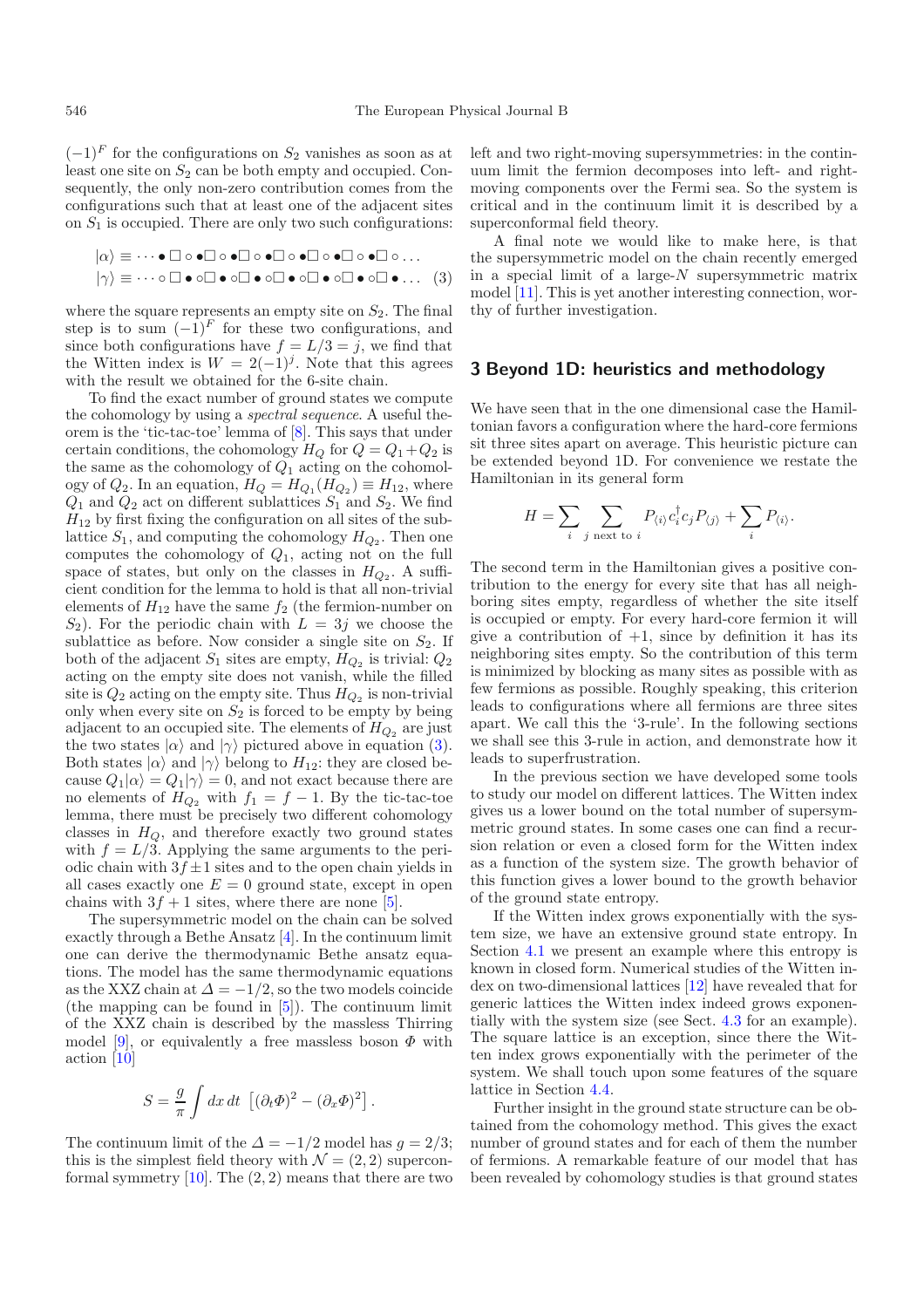typically occur at different fermion-numbers, or equivalently at different filling fractions. This implies that the Witten index will typically underestimate the actual number of ground states. More remarkably, however, this also implies that one can add a particle to the system or extract a particle from the system within a certain window of filling fractions without paying any energy.

Finally, it has in many cases turned out to be possible to characterize supersymmetric ground states with the help of an 'effective geometric picture'. In this, one establishes a (almost) 1-1 correspondence between quantum ground states and geometric configurations such as coverings of the lattice by dimers or tiles of specific dimensions. Examples are dimer coverings for the case of the martini lattice (Sect. [4.1\)](#page-5-1) and rhombus tilings for the 2D square lattice (Sect. [4.4\)](#page-7-0). The geometric picture is related to the heuristic 3-rule, but much more robust. It has been pioneered in [\[3](#page-8-2)] and in a remarkable series of mathematical papers by J. Jonsson [\[13](#page-8-13)].

The fact that the ground states of strongly correlated quantum fermion models can be characterized by geometric means is quite deep and at this time not fully understood. It suggests that further properties of these models (such as the excited state spectra) are tractable by similar means, which opens most interesting perspectives.

It the next section we present a gallery of examples of 2D lattices, and indicate what has been revealed about their ground state structure using the various approaches described in this section. A more systematic account is forthcoming [\[14\]](#page-8-14).

### <span id="page-5-0"></span>**4 Beyond 1D: examples**

#### <span id="page-5-1"></span>**4.1 Martini lattice**

The martini lattice (see Fig. [2\)](#page-5-2) is an example of a two dimensional lattice, where the cohomology can be computed relatively easily [\[3](#page-8-2)]. The method is strongly related to the one used to compute the cohomology for the chain. The computation proves that the ground state entropy is an extensive quantity and we find a closed expression for the ground state entropy per site. We shall see that the 3-rule is not violated in this case. This is related to the fact that the martini lattice, due to its structure, nicely accommodates the 3-rule. Lattices with a higher coordination number usually do not have this property and consequently allow for a window of filling fraction for the supersymmetric ground states.

The martini lattice is formed by replacing every other site on a hexagonal lattice with a triangle. To find the ground states, take  $S_1$  to be the sites on the triangles, and  $S_2$  to be the remaining sites. As with the chain,  $H_{Q_2}$  vanishes unless every site in  $S_2$  is adjacent to an occupied site on some triangle. The non-trivial elements of  $H_{Q_2}$  therefore must have precisely one particle per triangle, each adjacent to a different site on  $S_2$ . This is because a triangle can have at most one particle on it, and (with appropriate boundary conditions) there are the same number of triangles as there are sites on  $S_2$ . A typical element of  $H_{Q_2}$ 

<span id="page-5-2"></span>

**Fig. 2.** Hard-core fermions on the martini lattice (left) and on the kagome ladder (right).

is shown in Figure [2.](#page-5-2) One can think of these as 'dimer' configurations on the original honeycomb lattice, where the dimer stretches from the site replaced by the triangle to the adjacent non-triangle site. Each close-packed hardcore dimer configuration is in  $H_{12}$ , and by the tic-tac-toe lemma, it corresponds to a ground state. The number of such ground states  $e^{S_{\text{GS}}}$  is therefore equal to the number of such dimer coverings of the honeycomb lattice, which for large L is  $[15]$  $[15]$ 

$$
\frac{S_{\rm GS}}{L} = \frac{1}{\pi} \int_0^{\pi/3} d\theta \ln[2\cos\theta] = 0.16153...
$$

The frustration here clearly arises because there are many ways of satisfying the 3-rule.

#### **4.2 Kagome ladder**

In this section we consider the kagome ladder (see Fig. [2\)](#page-5-2) as an illustration of a case where we can compute the cohomology exactly, but where the 3-rule is not very helpful. We find a closed expression for the partition function and a window of filling fraction for the supersymmetric ground states, which can both be interpreted in terms of tilings.

Computing the cohomology in this case is a bit more involved due to two things: First, in the previous examples we could always choose the sublattice  $S_2$  such that it consisted of disconnected sites, which by themselves have zero cohomology. For the kagome ladder the convenient choice for the sublattice  $S_2$  is less trivial. The second complication arises because not all elements of the cohomology  ${\cal H}_{12}$ will have the same fermion-number, which was a sufficient condition for the tic-tac-toe lemma to hold.

We compute the cohomology step by step. For each step there is a supporting picture in Figure [3.](#page-6-1) **Step 1** is to map the kagome ladder with hard-core fermions to a square ladder with hard-core dimers. This mapping is one-on-one. In **Step 2** we define the sublattices  $S_1$  and  $S_2$ . **Step 3** is to note that the cohomology of one square plus one additional edge vanishes. To do so, first note that if site 3 and 4 are both empty, we get zero cohomology due to site 5 which can now be both empty and occupied. The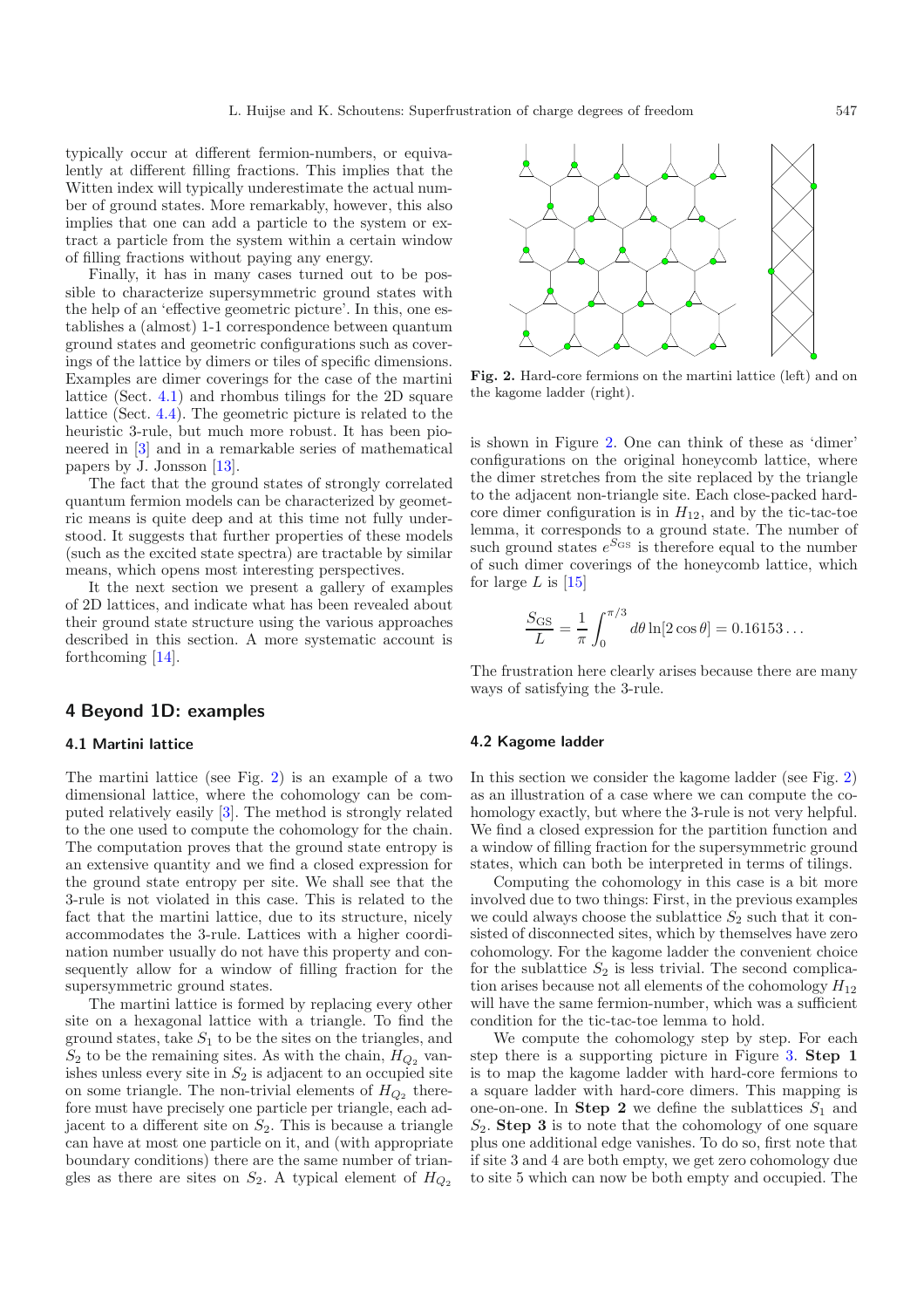<span id="page-6-1"></span>

**Fig. 3.** Step-by-step computation of the cohomology of the kagome ladder.

remaining four configurations are easily shown to be either Q of something (exact) or not in the kernel of Q (not closed). **Step 4** is to build up the ladder by consecutively adding blocks with 3 rungs (9 edges) to the ladder. From step 3 we now conclude that there are only two allowed configurations for the additional  $S_1$ -sites: they must be either both empty or both occupied, since if just one of them is occupied the remaining configurations on the additional  $S_2$ -sites are exactly the ones of step 3. A simple computation shows that if both sites on  $S_1$  are occupied,  $H_{Q_2}$  has one non-trivial element with one dimer and if both sites on  $S_1$  are empty,  $H_{Q_2}$  has two non-trivial elements, both with two dimers.

Now it is important to note that on the three additional rungs we find three non-trivial elements of the  $H_{12}$ , but two of them have  $f_2 = 2$  and one has  $f_2 = 1$ . It can be shown that all three indeed belong to  $H_Q$  by going through the tic-tac-toe lemma step by step. This is a tedious computation, but it can be done.

Finally, we find the cohomology of the kagome ladder with open boundary conditions of length  $n$ , which corresponds to a ladder with  $n + 1$  rungs and  $3n + 1$  edges in total, by recursively adding rungs to the system. We thus obtain a recursion relation for the ground-state generating function  $P_n(z) = \text{tr}_{\text{GS}}(z^F)$ , which gives the Witten index for  $z = -1$  and the total number of ground states for  $z = 1$ :

$$
P_{n+3}(z) = 2z^2 P_n(z) + z^3 P_{n-1}(z),
$$

with  $P_0 = 0$ ,  $P_1 = z$ ,  $P_2 = 2z^2$ ,  $P_3 = z^3$ . Instead of drawing conclusion from here, let us picture the above in terms of tiles. From step 4 we conclude that we can cover the ladder with three tiles, two of size 9 (i.e. 9 edges) containing 2 dimers and one of size 12 containing 3 dimers. From this picture we obtain the same recursion relation provided that we allow four initial tiles corresponding to the initial conditions of the recursion relation above. Further-

<span id="page-6-3"></span><span id="page-6-2"></span>

**Fig. 4.** The  $M \times N$  triangular lattice has periodic boundary conditions along the directions of the two arrows.

**Table 1.** Witten Index for the  $M \times N$  triangular lattice.

|                |   | $\overline{2}$ | 3      | 4       | 5        | 6         |            |
|----------------|---|----------------|--------|---------|----------|-----------|------------|
| 1              |   |                | 1      |         |          |           |            |
| $\overline{2}$ | 1 | $-3$           | $-5$   |         | 11       | 9         | $-13$      |
| 3              | 1 | $-5$           | $-2$   |         | 1        | $-14$     |            |
| $\overline{4}$ |   |                | 7      | $-23$   | 11       | 25        | $-69$      |
| 5              | 1 | 11             |        | 11      | 36       | $-49$     | 211        |
| 6              | 1 | 9              | $-14$  | 25      | $-49$    | $-102$    | $-13$      |
| 7              |   | $-13$          |        | $-69$   | 211      | $-13$     | $-797$     |
| 8              | 1 | $-31$          | 31     | 193     | $-349$   | $-415$    | 3403       |
| 9              |   | $-5$           | $-2$   | $-29$   | 881      | 1462      | $-7055$    |
| 10             | 1 | 57             | $-65$  | $-279$  | $-1064$  | $-4911$   | 5237       |
| 11             | 1 | 67             | 1      | 859     | 1651     | 12607     | 32418      |
| 12             | 1 | $-47$          | 130    | $-1295$ | $-589$   | $-26006$  | $-152697$  |
| 13             | 1 | $-181$         | 1      | $-77$   | $-1949$  | 67523     | 330331     |
| 14             | 1 | $-87$          | $-257$ | 3641    | 12611    | $-139935$ | $-235717$  |
| 15             |   | 275            | $-2$   | $-8053$ | $-32664$ | 272486    | $-1184714$ |

more, we can see directly that the window of filling fraction of the tiles runs from  $2/9$  to  $1/4$ . Using the recursion relation, we find that the ground-state entropy is set by the largest solution  $\lambda_{\text{max}}$  of the characteristic polynomial  $\lambda^4 - 2\lambda - 1 = 0$ , giving  $S_{\text{GS}}/L = (\ln \lambda_{\text{max}})/3 = 0.1110 \ldots$ 

### <span id="page-6-0"></span>**4.3 2D triangular lattice**

The ground state structure of the supersymmetric model on the 2D triangular lattice is not fully understood. Nevertheless, it is clear that ground states occur in a finite window of filling fractions  $\nu = f/L$  and that there is extensive ground state entropy. These features seem to be generic for 2D lattices, as they have been observed for many examples such as hexagonal, kagome, etc. (2D square being an important exception) [\[12\]](#page-8-12).

In Table [1](#page-6-2) we show the Witten indices for the  $M \times$ N triangular lattice, with periodic boundary conditions applied along two axes of the lattice (see Fig. [4\)](#page-6-3). The exponential growth of the index is clear from the table. To quantify the growth behavior, one may determine the largest eigenvalue  $\lambda_N$  of the row-to-row transfer matrix for the Witten index on size  $M \times N$ . This gives

$$
|W_{M,N}| \sim (\lambda_N)^M + (\bar{\lambda}_N)^M , \quad \lambda_N \sim \lambda^N
$$
  

$$
|\lambda| \sim 1.14 , \quad \arg(\lambda) \sim 0.18(\pi)
$$
 (4)

leading to a ground state entropy per site of

$$
\frac{S_{\rm GS}}{MN} \ge \frac{1}{MN} \log |W_{M,N}| \sim \log |\lambda| \sim 0.13. \tag{5}
$$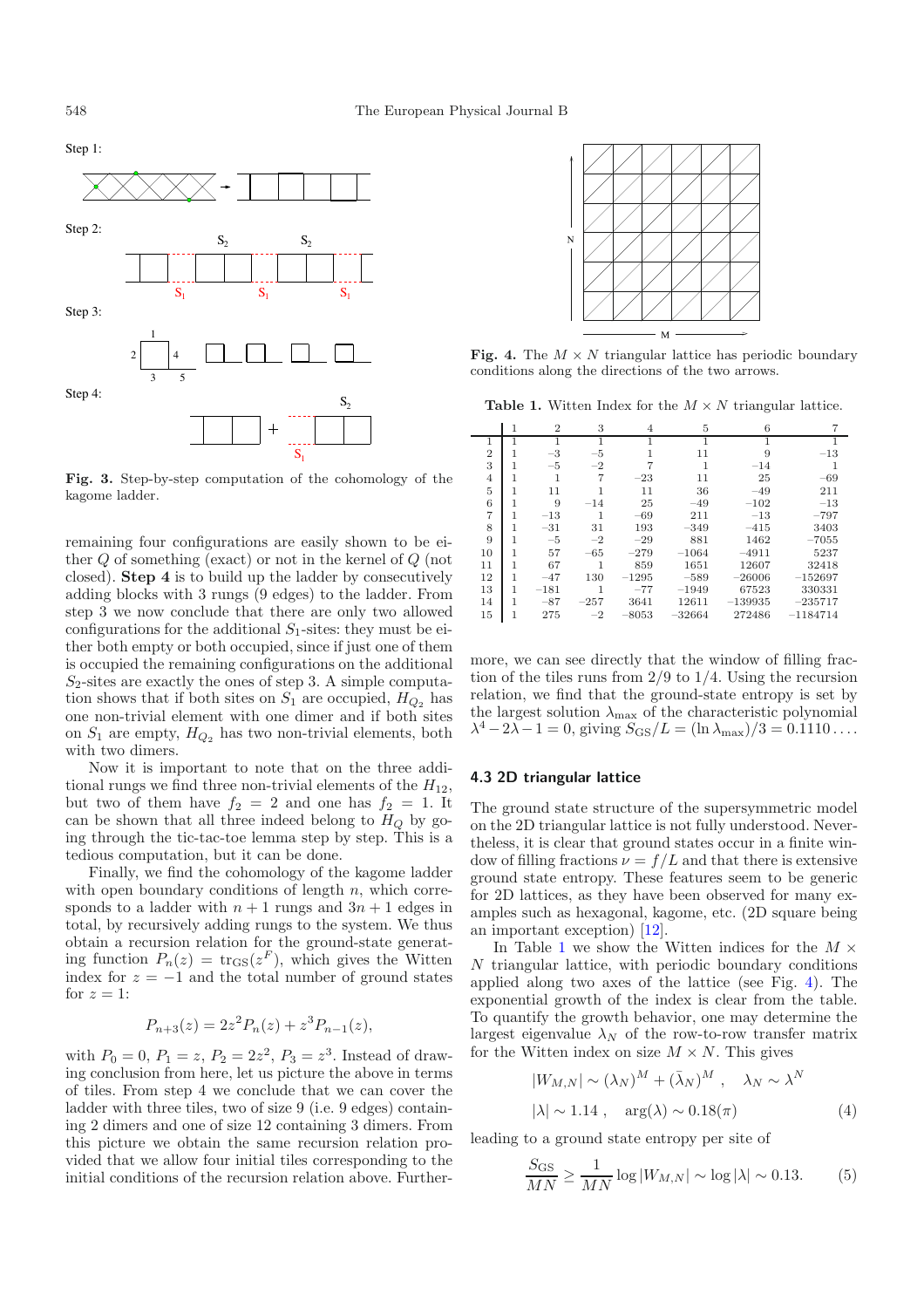<span id="page-7-1"></span>**Table 2.** Witten Index for  $M \times N$  square lattice.

|                |   | $\overline{2}$           | 3 | 4 | 5    | 6       | 7        | 8  | 9  | 10      | 11 | 12  |
|----------------|---|--------------------------|---|---|------|---------|----------|----|----|---------|----|-----|
|                |   |                          |   |   |      |         |          |    |    |         |    |     |
| $\overline{2}$ |   | $-1$                     |   | 3 | 1    | $^{-1}$ |          | 3  |    | - 1     |    | 3   |
| 3              |   |                          | 4 | 1 |      | 4       |          |    | 4  |         |    |     |
| $\overline{4}$ | 1 | 3                        | 1 | 7 | 1    | 3       |          |    | 1  | 3       |    |     |
| $\overline{5}$ |   | 1                        | 1 | 1 | $-9$ | 1       |          | 1  |    | 11      |    |     |
| 6              | 1 | $-1$                     | 4 | 3 | 1    | 14      |          | 3  | 4  | $^{-1}$ |    | 18  |
| $\overline{7}$ | 1 | 1                        | 1 | 1 | 1    | 1       |          | 1  |    | 1       |    |     |
| 8              | 1 | 3                        | 1 | 7 | 1    | 3       |          | 7  | 1  | 43      |    |     |
| 9              | 1 | 1                        | 4 | 1 | 1    | 4       |          | 1  | 40 | 1       |    |     |
| 10             |   | $\overline{\phantom{a}}$ | 1 | 3 | 11   | $^{-1}$ | 1        | 43 | 1  | 9       |    | 3   |
| 11             |   |                          | 1 | 1 | 1    | 1       |          | 1  | 1  |         |    |     |
| 12             | 1 | 3                        | 4 | 7 | 1    | 18      |          |    | 4  | 3       | 1  | 166 |
| 13             |   | 1                        | 1 | 1 | 1    | 1       |          |    |    |         |    |     |
| 14             |   |                          | 1 | 3 | 1    | $-1$    | $^{-27}$ | 3  |    | 69      |    | 3   |
| 15             |   |                          | 4 | 1 | $-9$ |         | 1        |    | 4  | 11      |    |     |

The argument of  $\lambda$  indicates that the asymptotic behavior of the index is dominated by configurations with filling fraction around  $\nu = 0.18$ .

In a most interesting mathematical analysis [\[13\]](#page-8-13), Jonsson has shown that for a sufficiently large triangular lattice (with open BC) ground states occur for all rational numbers in the range

$$
1/7 \le \nu \le 1/5. \tag{6}
$$

His analysis is based on an effective geometric picture involving so-called cross-cycles, which however is less explicit than the one that has been worked out for the case of the 2D square lattice (see below). There is a clear challenge to develop this picture further to the point that the growth behavior of the Witten index, and of the number of ground states, can be given in closed form.

#### <span id="page-7-0"></span>**4.4 2D square lattice**

Numerical studies [\[16\]](#page-8-16) of the Witten index of the square lattice revealed a very different behavior (see Tab. [2\)](#page-7-1). At first glance one notices that it does not grow exponentially with the system size. In fact, more detailed investigation of these studies led to two conjectures [\[16\]](#page-8-16) for which a proof was found by Jonsson [\[13](#page-8-13)]. We state one of these results here:

for an  $M \times N$  square lattice with periodic boundary conditions in both directions,  $W = 1$  when M and N are coprime.

Extending this work, Jonsson found a general expression for the Witten index  $W_{u,v}$  of hard-core fermions on the square lattice with periodic boundary conditions given by the vectors  $u = (u_1, u_2)$  and  $v = (v_1, v_2)$ . The  $M \times N$ square lattice is now a specific case with  $u = (M, 0)$  and  $v = (0, N)$  (for an extension of this work to other families of grid graphs see [\[17\]](#page-8-17)). A crucial step in [\[13](#page-8-13)] is the introduction of rhombus tilings of the square lattice. It is shown that the trace in the Witten index can be restricted to configurations that can be mapped to coverings of the plane with the four rhombi or tiles shown in Figure [5.](#page-7-2) Note that the sides of these rhombi, which connect the hard-core fermions, are in agreement with the heuristic 3 rule. Furthermore, two of the rhombi have area 4, whereas

<span id="page-7-2"></span>

**Fig. 5.** Tilings of the 2D square lattice. Above: the four different rhombi. Below: mapping between tiles and hard-core fermions.

the other two have area 5. A covering with either of these rhombi alone thus corresponds to a filling fraction of 1/4 or 1/5, respectively.

To state Jonsson's results for the Witten index we introduce the following notations. We denote by  $R_{u,v}$  the family of tilings of the plane with boundary conditions given by  $u = (u_1, u_2)$  and  $v = (v_1, v_2)$ . Furthermore  $|R_{u,v}^+|$ and  $|R_{u,v}^-|$  are the number of tilings of this plane with an even and an odd number of tiles, respectively. Finally, we define

$$
\theta_d \equiv \begin{cases} 2 & \text{if } d = 3k, \text{ with } k \text{ integer} \\ -1 & \text{otherwise.} \end{cases}
$$
 (7)

The expression for the Witten index then reads [\[13](#page-8-13)]

$$
W_{u,v} = -(-1)^d \theta_d \theta_{d^*} + |R_{u,v}^+| - |R_{u,v}^-|,\tag{8}
$$

where  $d \equiv \gcd(u_1 - u_2, v_1 - v_2)$  and  $d^* \equiv \gcd(u_1 + u_2, v_1 + v_2)$  $v_2$ ). It can be shown that the Witten index grows exponentially with the linear size (not the area) of the 2D lattice. Detailed results for the case of diagonal boundary conditions have been given in [\[18\]](#page-8-18). (Further studies of the Witten index transfermatrix for the square lattice with diagonal and free boundary conditions by Baxter [\[19](#page-8-19)] have led to an additional set of conjectures.)

As we already mentioned in Section [3,](#page-4-0) the geometric picture in terms of tilings is useful beyond the computation of the Witten index. It also provides a way to determine a window of filling fractions in which supersymmetric ground states can be found. The result is [\[13](#page-8-13)] that for large enough square lattices (with open BC) ground states exist for all rational fillings in the range

$$
1/5 \le \nu \le 1/4. \tag{9}
$$

While it is clear that the effective geometric picture in terms of rhombus tilings goes a long way characterizing the supersymmetric ground states, it has until now failed to give complete results for the ground state partition sum for the supersymmetric model on the 2D square lattice. For this issue, and for many others, it is important that the